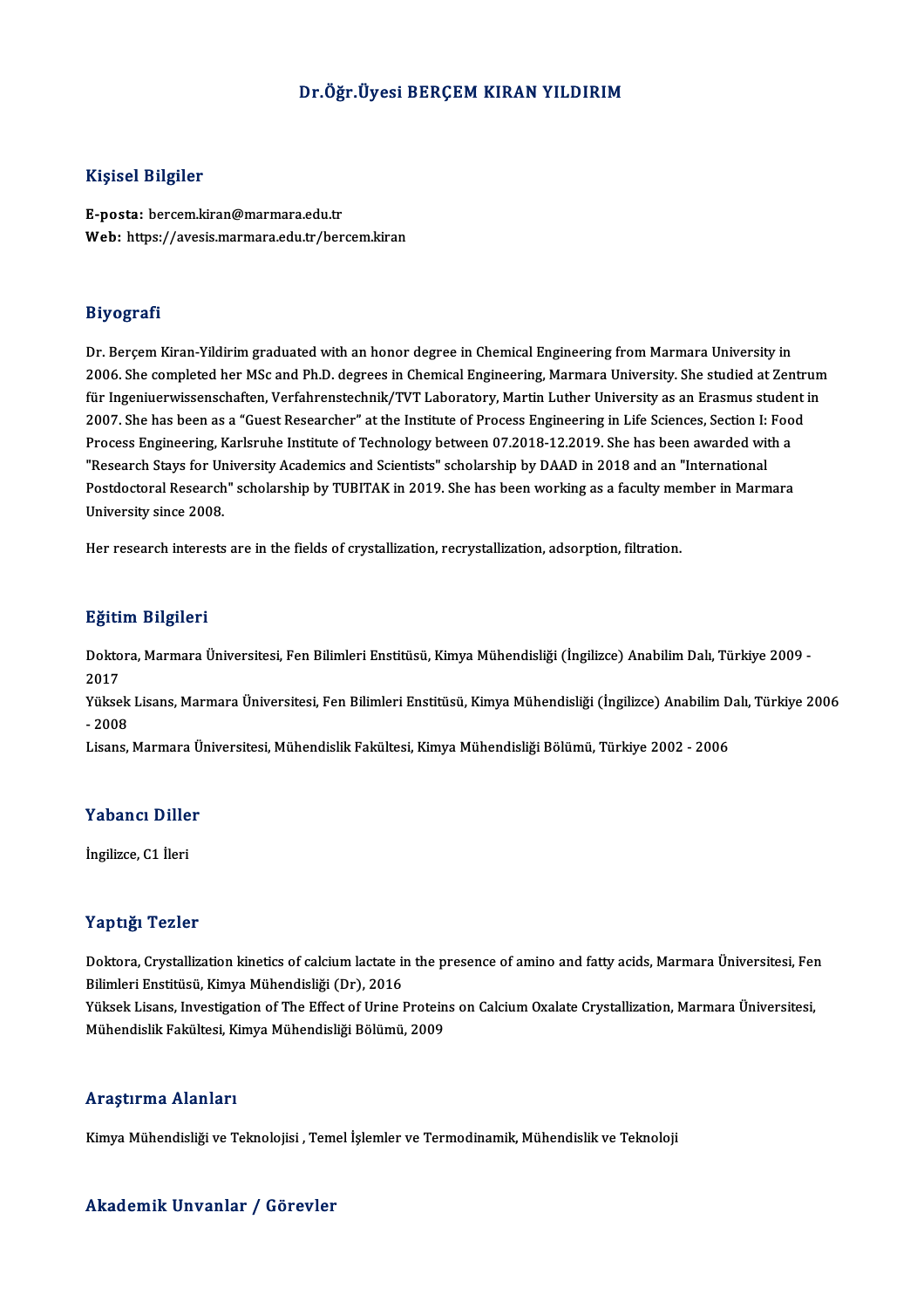Dr.Öğr.Üyesi, Marmara Üniversitesi, Mühendislik Fakültesi, Kimya Mühendisliği Bölümü, 2020 - Devam Ediyor<br>Arastuma Görevlisi, Marmara Üniversitesi, Mühendislik Fakültesi, Kimya Mühendisliği Bölümü, 2009 - 2020 Dr.Öğr.Üyesi, Marmara Üniversitesi, Mühendislik Fakültesi, Kimya Mühendisliği Bölümü, 2020 - Devam Ediyo<br>Araştırma Görevlisi, Marmara Üniversitesi, Mühendislik Fakültesi, Kimya Mühendisliği Bölümü, 2008 - 2020 Araştırma Görevlisi, Marmara Üniversitesi, Mühendislik Fakültesi, Kimya Mühendisliği Bölümü, 2008 - 2020<br>Verdiği Dersler

Verdiği Dersler<br>Bitirme Projesi II, Lisans, 2017 - 2018, 2020 - 2021<br>Membran Prosesler, Lisans, 2019, 2020, 2020, 202 Vor digi Dorbior<br>Bitirme Projesi II, Lisans, 2017 - 2018, 2020 - 2021<br>Membran Prosesler, Lisans, 2019 - 2020, 2020 - 2021<br>Pasis Chemistry, Lisans, 2020, 2021 Bitirme Projesi II, Lisans, 2017 - 2018<br>Membran Prosesler, Lisans, 2019 - 20<br>Basic Chemistry, Lisans, 2020 - 2021<br>Bitirme Projesi I, Lisans, 2017 - 2018 Membran Prosesler, Lisans, 2019 - 2020, 2020 - 2021<br>Basic Chemistry, Lisans, 2020 - 2021<br>Bitirme Projesi I, Lisans, 2017 - 2018, 2020 - 2021<br>Genel Kimya, Lisans, 2017 - 2018 Basic Chemistry, Lisans, 2020 - 2021<br>Bitirme Projesi I, Lisans, 2017 - 2018<br>Genel Kimya, Lisans, 2017 - 2018<br>Genel Kimya, Lisans, 2017 - 2018 Bitirme Projesi I, Lisans, 2017 - 2018, 2020 - 2021 Mühendisler için İstatistik, Lisans, 2017 - 2018

## Yönetilen Tezler

Kıran Yıldırım B., Mançuhan E., Experimental and theoretical investigations of the effects of innovative phase change materich materials oncorrections of the effects of<br>Kıran Yıldırım B., Mançuhan E., Experimental and theoretical investigations of the effects of<br>materials on cooling system performance, Yüksek Lisans, A.Ersoy(Öğrenci), Dev Kıran Yıldırım B., Genç S., Synthesis and characterization of a novel magnetic bio-metal-organic framework (MOF) as an<br>adsorbent in waste water treatment, Yüksek Lisans, B.KARAKAYA(Öğrenci), Devam Ediyor materials on cooling system performance, Yüksek Lisans, A.Ersoy(Öğrenci), Devam Ediyor<br>Kıran Yıldırım B., Genç S., Synthesis and characterization of a novel magnetic bio-metal-orga<br>adsorbent in waste water treatment, Yükse

# aasorbent in waste water treatment, ruksek Lisans, B.KARAKATA(Ogrenci), Devam Ediyor<br>SCI, SSCI ve AHCI İndekslerine Giren Dergilerde Yayınlanan Makaleler

|       | SCI, SSCI ve AHCI İndekslerine Giren Dergilerde Yayınlanan Makaleler                                          |
|-------|---------------------------------------------------------------------------------------------------------------|
| L.    | Synthesis, characterization, thermal, and antibacterial activity studies on MgO powders                       |
|       | DEMİRCİ S., Yildirim B., TÜNÇAY M. M., KAYA N., GÜLLÜOĞLU A. N.                                               |
|       | JOURNAL OF SOL-GEL SCIENCE AND TECHNOLOGY, cilt.99, sa.3, ss.576-588, 2021 (SCI İndekslerine Giren Dergi)     |
| Н.    | Effect of heating rate on structure, morphology and photocatalytic properties of TiO2 particles:              |
|       | thermal kinetic and thermodynamic studies                                                                     |
|       | Dikici T., Demirci S., Tünçay M. M., Kıran Yıldırım B., Kaya N.                                               |
|       | JOURNAL OF SOL-GEL SCIENCE AND TECHNOLOGY, cilt.97, sa.3, ss.622-637, 2021 (SCI İndekslerine Giren Dergi)     |
| III.  | Ice recrystallization inhibition of commercial K-, L-, and $\lambda$ -carrageenans                            |
|       | Kıran Yıldırım B., Hale J., Wefers D., Gaukel V.                                                              |
|       | Journal Of Food Engineering, cilt.290, ss.1-7, 2021 (SCI Indekslerine Giren Dergi)                            |
| IV.   | Application of response surface methodology for optimization of green bricks drying process                   |
|       | Kıran Yıldırım B., Mançuhan E., Sargut S.                                                                     |
|       | Journal Of The Indian Chemical Society, cilt.97, ss.1-7, 2020 (SCI Expanded İndekslerine Giren Dergi)         |
| V.    | Thermodynamic Models and Central Composite Design for Calcium Sulphate Dihydrate Solubility                   |
|       | Kıran Yıldırım B., Gencaslan A., Sargut S.                                                                    |
|       | Chemical Engineering & Technology, cilt.43, sa.6, ss.1124-11136, 2020 (SCI Expanded İndekslerine Giren Dergi) |
| VI.   | Multidimensional Population Balance Modeling for Pathological Calcium Pyrophosphate Dihydrate                 |
|       | Crystals in the Presence of Amino Acids                                                                       |
|       | Gencaslan A., Kıran Yıldırım B., Sargut S.                                                                    |
|       | Chemical Engineering & Technology, cilt.43, sa.6, ss.1124-1136, 2020 (SCI Expanded İndekslerine Giren Dergi)  |
| VII.  | Thermal Hysteresis and Bursting Rate in Sucrose Solutions with Antifreeze Proteins                            |
|       | Kıran Yıldırım B., Gaukel V.                                                                                  |
|       | Chemical Engineering & Technology, cilt.0, ss.1-18, 2020 (SCI Indekslerine Giren Dergi)                       |
| VIII. | Ice Crystal Growth in Sucrose Solutions Containing Kappa-and Iota-Carrageenans                                |
|       | Kiran Yildirim B., Gaukel V.                                                                                  |
|       | Chemical Engineering & Technology, cilt.43, sa.6, ss.1040-1047, 2020 (SCI Indekslerine Giren Dergi)           |
|       |                                                                                                               |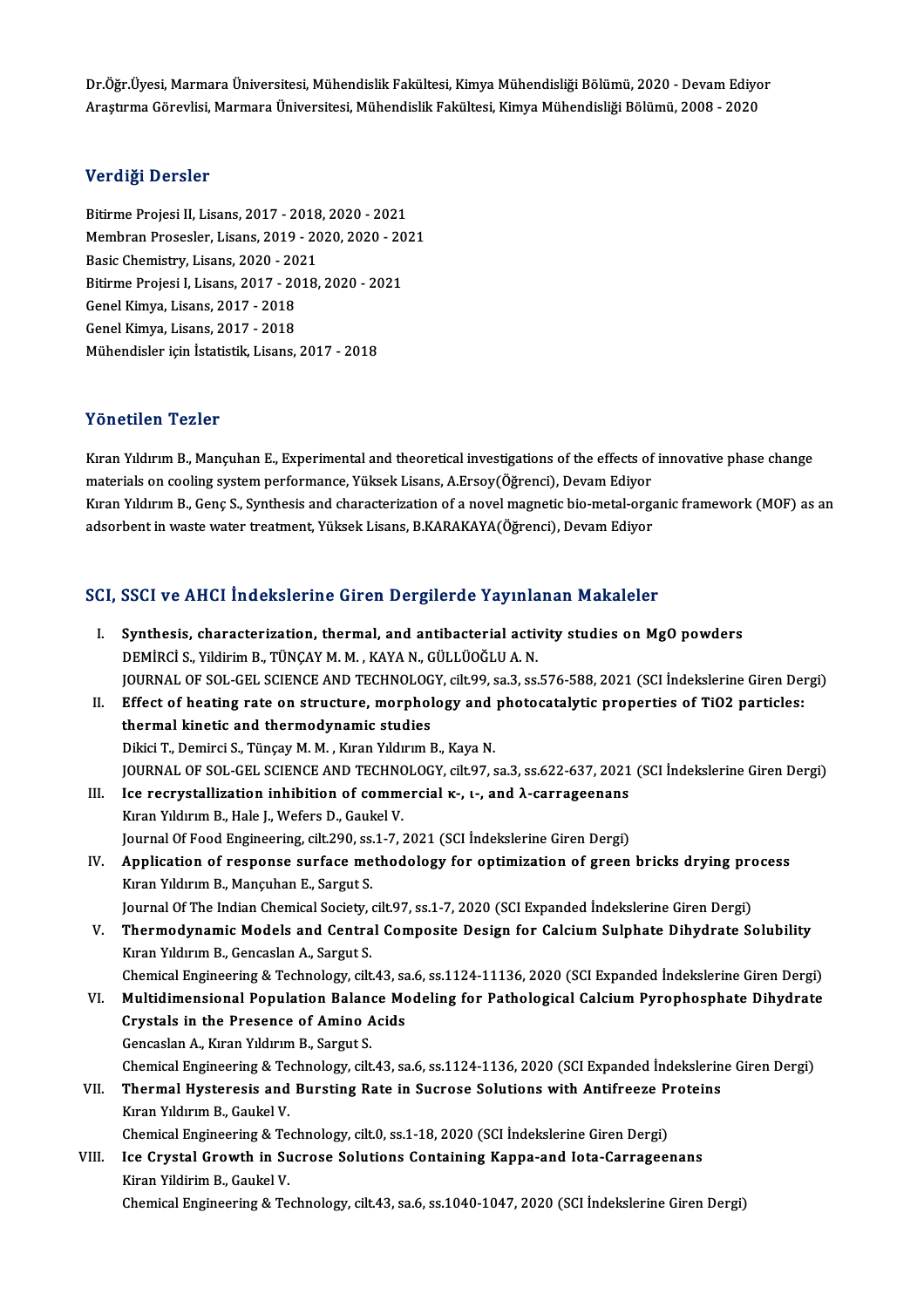| IX.   | Effect of the Amino Acids L-Methionine and D-Threonine on Calcium Lactate Pentahydrate                |
|-------|-------------------------------------------------------------------------------------------------------|
|       | Crystallization                                                                                       |
|       | Kiran-Yildirim B., Titiz-Sargut S., Sayan P.                                                          |
|       | CHEMICAL ENGINEERING & TECHNOLOGY, cilt41, ss.1252-1258, 2018 (SCI Indekslerine Giren Dergi)          |
| Х.    | Calcium Lactate Pentahydrate Crystallization in the Presence of Pentanoic Acid                        |
|       | Kiran-Yildirim B., Titiz-Sargut S., Sayan P.                                                          |
|       | CHEMICAL ENGINEERING & TECHNOLOGY, cilt41, ss.1244-1251, 2018 (SCI İndekslerine Giren Dergi)          |
| XI.   | In-line determination of adsorbed fatty acids on magnesium silicate with conductivity measurement     |
|       | Sargut S., Sayan P., Sağlam A., Kıran B.                                                              |
|       | Fresenius Environmental Bulletin, cilt.21, ss.3987-3997, 2012 (SCI Expanded İndekslerine Giren Dergi) |
| XII.  | Physical and Adsorptive Characterization of Precipitated Magnesium Silicate from Rice Hull Ash        |
|       | <b>Silica</b>                                                                                         |
|       | Sayan P., Titiz-Sargut S., Ozgul-Yucel S., Kıran B.                                                   |
|       | CHEMICAL ENGINEERING & TECHNOLOGY, cilt.34, ss.1497-1506, 2011 (SCI İndekslerine Giren Dergi)         |
| XIII. | Effect of ultrasonic irradiation on crystallization kinetics of potassium dihydrogen phosphate        |
|       | Sayan P., Sargut S., Kıran B.                                                                         |
|       | ULTRASONICS SONOCHEMISTRY, cilt.18, ss.795-800, 2011 (SCI Indekslerine Giren Dergi)                   |
| XIV.  | Gypsum Crystallization in the Presence of Cr3+ and Citric Acid                                        |
|       | Sargut S., Sayan P., Kıran B.                                                                         |
|       | CHEMICAL ENGINEERING & TECHNOLOGY, cilt.33, ss.804-811, 2010 (SCI İndekslerine Giren Dergi)           |
| XV.   | Effect of impurities on the microhardness of borax decahydrate                                        |
|       | Sayan P., Sargut S., Kiran B.                                                                         |
|       | POWDER TECHNOLOGY, cilt.197, ss.254-259, 2010 (SCI İndekslerine Giren Dergi)                          |
| XVI.  | Influence of essential and non-essential amino acids on calcium oxalate crystallization               |
|       | Sargut S., Sayan P., Kiran B.                                                                         |
|       | CRYSTAL RESEARCH AND TECHNOLOGY, cilt.45, sa.1, ss.31-38, 2010 (SCI İndekslerine Giren Dergi)         |
| XVII. | Calcium oxalate crystallization in the presence of amino acids, proteins and carboxylic acids         |
|       | Sayan P., Sargut S., Kiran B.                                                                         |
|       | CRYSTAL RESEARCH AND TECHNOLOGY, cilt.44, ss.807-817, 2009 (SCI İndekslerine Giren Dergi)             |
|       |                                                                                                       |

## Diğer Dergilerde Yayınlanan Makaleler

- I. Ultra Düşük Sıcaklıkta (-78 °C) Kaskad Soğutma Sisteminin Farklı Tasarım ve Operasyon Parametreleri İçin Teorik Analizi KIRAN YILDIRIM B., YILMAZ D., MANÇUHAN E. Tesisat Mühendisliği, 2021 (Diğer Kurumların Hakemli Dergileri)
- II. Farklı Soğutucu Akışkanların Kullanıldığı Kanatlı Borulu Bir Evaporatörün Matematiksel Modeli Tesisat Mühendisliği, 2021 (Diğer Kurumların Ha<br>Farklı Soğutucu Akışkanların Kullanıldığı Ka<br>Mançuhan E., Mutlu T., Kıran Yıldırım B., Sargut S.<br>International journal of advances in engineering s International journal of advances in engineering and pure sciences, cilt.31, ss.66-74, 2019 (Hakemli Üniversite<br>Dergisi) Mançuha<br>Internati<br>Dergisi)<br>Diaman International journal of advances in engineering and pure sciences, cilt.31, ss.66-74, 2019 (Hakemli Üniversite<br>Dergisi)<br>III. Diamonyum Hidrojen Fosfatın Akışkan Yataklı Kristalizörde Büyüme ve Çözünme Hızına L-Prolin ve<br>I
- Dergisi)<br>Diamonyum Hidrojen Fosfatın Akışkan Yataklı Krista<br>L-Asparajin Amino Asitlerinin Etkisinin İncelenmesi<br>CENCASLAN A, KIRAN R, SARCUTS Diamonyum Hidrojen Fosfatın Al<br>L-Asparajin Amino Asitlerinin Eti<br>GENÇASLAN A., KIRAN B., SARGUT S.<br>International journal of advances in a L-Asparajin Amino Asitlerinin Etkisinin İncelenmesi<br>GENÇASLAN A., KIRAN B., SARGUT S.<br>International journal of advances in engineering and pure sciences (Online), 2019 (Diğer Kurumların Hakemli<br>Persileri) GENÇASLA<br>Internation<br>Dergileri)<br>Pentaneil

International journal of advances in engineering and pure sciences (Online), 2019 (Diğer Kurumların H<br>Dergileri)<br>IV. Pentanoik ve Bütanoik Asit Varlığında Kalsiyum Laktat Sulu Çözeltilerinin Metastabil Bölge<br>Conisliğinin Y

Dergileri)<br>Pentanoik ve Bütanoik Asit Varlığında Kalsi<br>Genişliğinin Yeni Yaklaşımlarla İncelenmesi<br>KIRAN VILDIPIM B. GENÇASI AN A. SARCITES Pentanoik ve Bütanoik Asit Varlığında Kal<br>Genişliğinin Yeni Yaklaşımlarla İncelenme<br>KIRAN YILDIRIM B., GENÇASLAN A., SARGUT S.<br>International journal of advances in ongineerin

Genişliğinin Yeni Yaklaşımlarla İncelenmesi<br>KIRAN YILDIRIM B., GENÇASLAN A., SARGUT S.<br>International journal of advances in engineering and pure sciences (Online), 2019 (Diğer Kurumların Hakemli KIRAN YII<br>Internatio<br>Dergileri)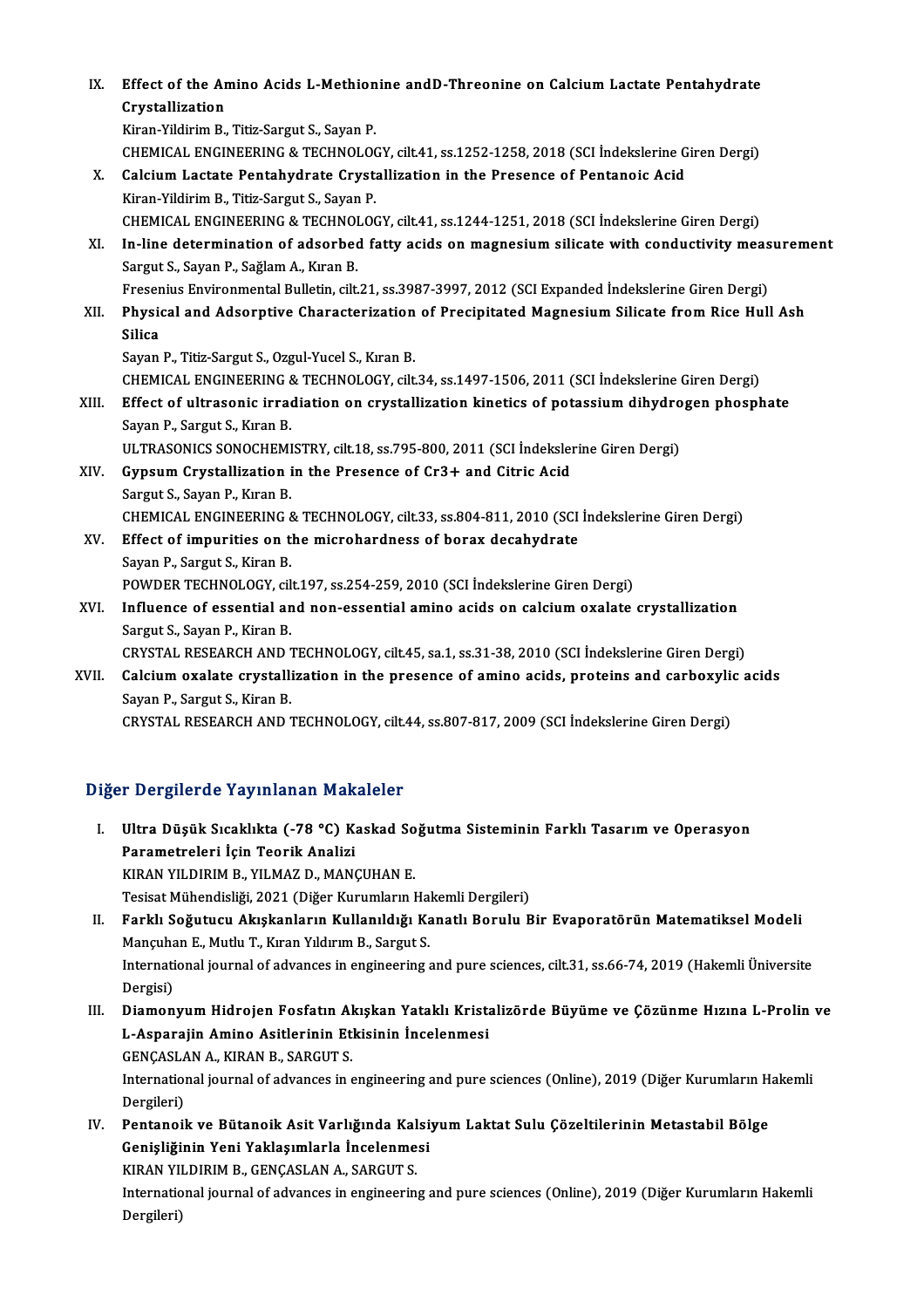V. Effect of Amino Acids on Magnesium Ammonium Phosphate Hexahydrate (Struvite) Crystallization<br>Kusa B. Savan B. Sargut S. Effect of Amino Acids or<br>Kıran B., Sayan P., Sargut S.<br>Iranian Journal of Chamisal <mark>Effect of Amino Acids on Magnesium Ammonium Phosphate Hexahydrate (Struvite) Crys</mark><br>Kıran B., Sayan P., Sargut S.<br>Iranian Journal of Chemical Engineering, cilt.11, ss.3-18, 2014 (Diğer Kurumların Hakemli Dergileri) Iranian Journal of Chemical Engineering, cilt.11, ss.3-18, 2014 (Diğer Kurumların Hakemli Dergileri)<br>Kitap & Kitap Bölümleri

Itap & Kitap Bölümleri<br>I. The Effect of Urine Proteins on Calcium Oxalate Crystallization The Effect of Urine Proteins on<br>Kıran Yıldırım B., Sayan P., Sargut S.<br>LAB Lambart acadamia Bublishing. L The Effect of Urine Proteins on Calcium Oxala<br>Kıran Yıldırım B., Sayan P., Sargut S.<br>LAP Lambert academic Publishing, New-York, 2010

# LAP Lambert academic Publishing, New-York, 2010<br>Hakemli Kongre / Sempozyum Bildiri Kitaplarında Yer Alan Yayınlar

akemli Kongre / Sempozyum Bildiri Kitaplarında Yer Alan Yayın<br>I. Enhancing the Performance of Freezers with Phase Change Materials<br>KIRAN VILDIRIM B. Ünal S. Dursun Ö. Özsen S. S. Gak S. MANGUHAN E Enhancing the Performance of Freezers with Phase Change Mate<br>KIRAN YILDIRIM B., Ünal S., Dursun Ö., Özcan S. S., Gok S., MANÇUHAN E.<br>International Craduate Bessersh Sumnesium. ICBS'22. Türkiye 01 Herin Enhancing the Performance of Freezers with Phase Change Materials<br>KIRAN YILDIRIM B., Ünal S., Dursun Ö., Özcan S. S. , Gok S., MANÇUHAN E.<br>International Graduate Research Symposium - IGRS'22, Türkiye, 01 Haziran 2022<br>Exami KIRAN YILDIRIM B., Ünal S., Dursun Ö., Özcan S. S. , Gok S., MANÇUHAN E.<br>International Graduate Research Symposium - IGRS'22, Türkiye, 01 Haziran 2022<br>II. Examination of Phosphorus (V) Oxychloride Solutions as Alternative International Graduate Researd<br>Examination of Phosphorus<br>Storage for Tropical Fruits<br>FIRAN VILDIBIM P. Freev A. D Examination of Phosphorus (V) Oxychloride Solutions as Alternative Phase<br>Storage for Tropical Fruits<br>KIRAN YILDIRIM B., Ersoy A., Demir N., Igci S., Ozturk S. K. , SARGUT S., MANÇUHAN E.<br>International Croduate Besearch Sum Storage for Tropical Fruits<br>KIRAN YILDIRIM B., Ersoy A., Demir N., Igci S., Ozturk S. K. , SARGUT S., MANÇUHAN<br>International Graduate Research Symposium - IGRS'22, Türkiye, 01 Haziran 2022<br>Study on Adsorption Berformance o International Graduate Research Symposium - IGRS'22, Türkiye, 01 Haziran 2022<br>III. Study on Adsorption Performance of MIL-101(Cr) for Ibuprofen Uptake from Aqueous Media International Graduate Research Symposium - IGRS'22, Türkiye, 01 Haziran 2022<br>Study on Adsorption Performance of MIL-101(Cr) for Ibuprofen Uptake fro<br>Faisal M., Engel H. B. , Hacıosmanoğlu G. G. , Şam S., Kıran Yıldırım B. 1 st International Conference on Advances in Engineering, Architecture, Science and Technology, Türkiye, 15 - 17<br>Aralık 2021 Faisal M., En<br>1 st Internat<br>Aralık 2021<br>Sunthasis a I st International Conference on Advances in Engineering, Architecture, Science and Technology, Türkiye, 15<br>Aralık 2021<br>IV. Synthesis and Characterization of Magnetic Metal Organic Framework (MOF) for Methyl Orange<br>Remeval Aralık 2021<br>Synthesis and Characterization of<br>Removal from Aqueous Solutions<br>KARAKAYA R. KIRAN YU DIRIM R. CA Removal from Aqueous Solutions<br>KARAKAYA B., KIRAN YILDIRIM B., CAN Z. S. , HACIOSMANOĞLU G. G. , ŞAM S., GENÇ S. Removal from Aqueous Solutions<br>KARAKAYA B., KIRAN YILDIRIM B., CAN Z. S. , HACIOSMANOĞLU G. G. , ŞAM S., GENÇ S.<br>1 st International Conference on Advances in Engineering, Architecture, Science and Technology, Türkiye, 15 -KARAKAYA I<br>1 st Internat<br>Aralık 2021<br>Investisatis 1 st International Conference on Advances in Engineering, Architecture, Science and Technology, Türkiye, 15 - 17<br>Aralık 2021<br>V. Investigation of energy consumption in a PCM integrated cooling system for tropical fruits sto Aralık 2021<br>Investigation of energy consum<br>KIRAN YILDIRIM B., MANÇUHAN E.<br><sup>2nd International Eurosian Confore</sup> Investigation of energy consumption in a PCM integrated cooling system for tropical fruits sto:<br>KIRAN YILDIRIM B., MANÇUHAN E.<br>3rd International Eurasian Conference on Science, Engineering and Technology (EurasianSciEnTech KIRAN YILDIRIM B., MANÇUHAN E.<br>3rd International Eurasian Conference on Science, Engineering and Technology (EurasianSciEnTech 2021),<br>Türkiye, 15 - 17 Aralık 2021 3rd International Eurasian Conference on Science, Engineering and Technology (EurasianSciEnTech 2021),<br>Türkiye, 15 - 17 Aralık 2021<br>VI. INVESTIGATION OF ENERGY CONSUMPTION FOR A PCM INTEGRATED LABORATORY SCALE COOLING<br>SVST Türkiye, 15 - 17 Aralık 2021<br>INVESTIGATION OF ENERGY CONSUN<br>SYSTEM: AN EXPERIMENTAL STUDY<br>Kıran Vildinim B. Nova T. Manguban E. S SYSTEM: AN EXPERIMENTAL STUDY<br>Kıran Yıldırım B., Noya T., Mançuhan E., Sargut S. SYSTEM: AN EXPERIMENTAL STUDY<br>Kıran Yıldırım B., Noya T., Mançuhan E., Sargut S.<br>Uluslararası Katılımlı 23. Isı Bilimi ve Tekniği Kongresi, Gaziantep, Türkiye, 8 - 10 Eylül 2021, ss.0-8<br>INELUENCE OF RCM AMOUNTS IN A DISPLA VII. INFLUENCE OF PCM AMOUNTS IN A DISPLAY CABINET REFRIGERATED BY A TRANSCRITICAL CO2<br>SYSTEM: AN EXPERIMENTAL INVESTIGATION Uluslararası Katılımlı 23. Isı Bilimi ve Tekniği Kongre<br>INFLUENCE OF PCM AMOUNTS IN A DISPLAY (<br>SYSTEM: AN EXPERIMENTAL INVESTIGATION<br>Vilmez D. Kıran Yıldırım B. Vılmez B. Sovindir M. K Yılmaz D., Kıran Yıldırım B., Yılmaz B., Sevindir M. K., Mançuhan E. Uluslararası Katılımlı 23. Isı Bilimi ve Tekniği Kongresi, Gaziantep, Türkiye, 8 - 10 Eylül 2021, ss.0-8 Yılmaz D., Kıran Yıldırım B., Yılmaz B., Sevindir M. K. , Mançuhan E.<br>Uluslararası Katılımlı 23. Isı Bilimi ve Tekniği Kongresi, Gaziantep, Türkiye, 8 - 10 Eylül 2021, ss.0-8<br>VIII. Modifiye Sokslet Ekstraksiyon Yöntemi Uluslarara<br>Modifiye<br>Kazanımı<br><sup>Kocolı Bu</sub></sup> Modifiye Sokslet Ekstraksiyon Yöntemi i<br>Kazanımı<br>Koçak B., Kıran Yıldırım B., Sargut S., Tüter M.<br>14. Ulucel Kimyo Mühandieliği Kongresi (UKM Kazanımı<br>Koçak B., Kıran Yıldırım B., Sargut S., Tüter M.<br>14. Ulusal Kimya Mühendisliği Kongresi (UKMK2020), 10 - 12 Haziran 2021<br>Labaratuyar Ölsekli Seğutme Sisteminde Far Değistiren Malzeme Mi Koçak B., Kıran Yıldırım B., Sargut S., Tüter M.<br>14. Ulusal Kimya Mühendisliği Kongresi (UKMK2020), 10 - 12 Haziran 2021<br>IX. Laboratuvar Ölçekli Soğutma Sisteminde Faz Değiştiren Malzeme Miktarının Enerji Tüketimine Et 14. Ulusal Kimya Mühendisliği Kongresi (UKMK2<br>Laboratuvar Ölçekli Soğutma Sisteminde Fa<br>Noya T., Kıran Yıldırım B., Mançuhan E., Sargut S.<br>14. Ulusal Kimya Mühandisliği Kongresi (UKMK2 Laboratuvar Ölçekli Soğutma Sisteminde Faz Değiştiren Malzeme Mi<br>Noya T., Kıran Yıldırım B., Mançuhan E., Sargut S.<br>14. Ulusal Kimya Mühendisliği Kongresi (UKMK2020), 10 - 12 Haziran 2021<br>Investigation of Calsium Buranbesp X. Investigation of Calcium Pyrophosphate Dihydrate Crystallization Kinetics in the presence of Tartaric Acid 14. Ulusal Kim<br>I<mark>nvestigation</mark><br>Tartaric Acid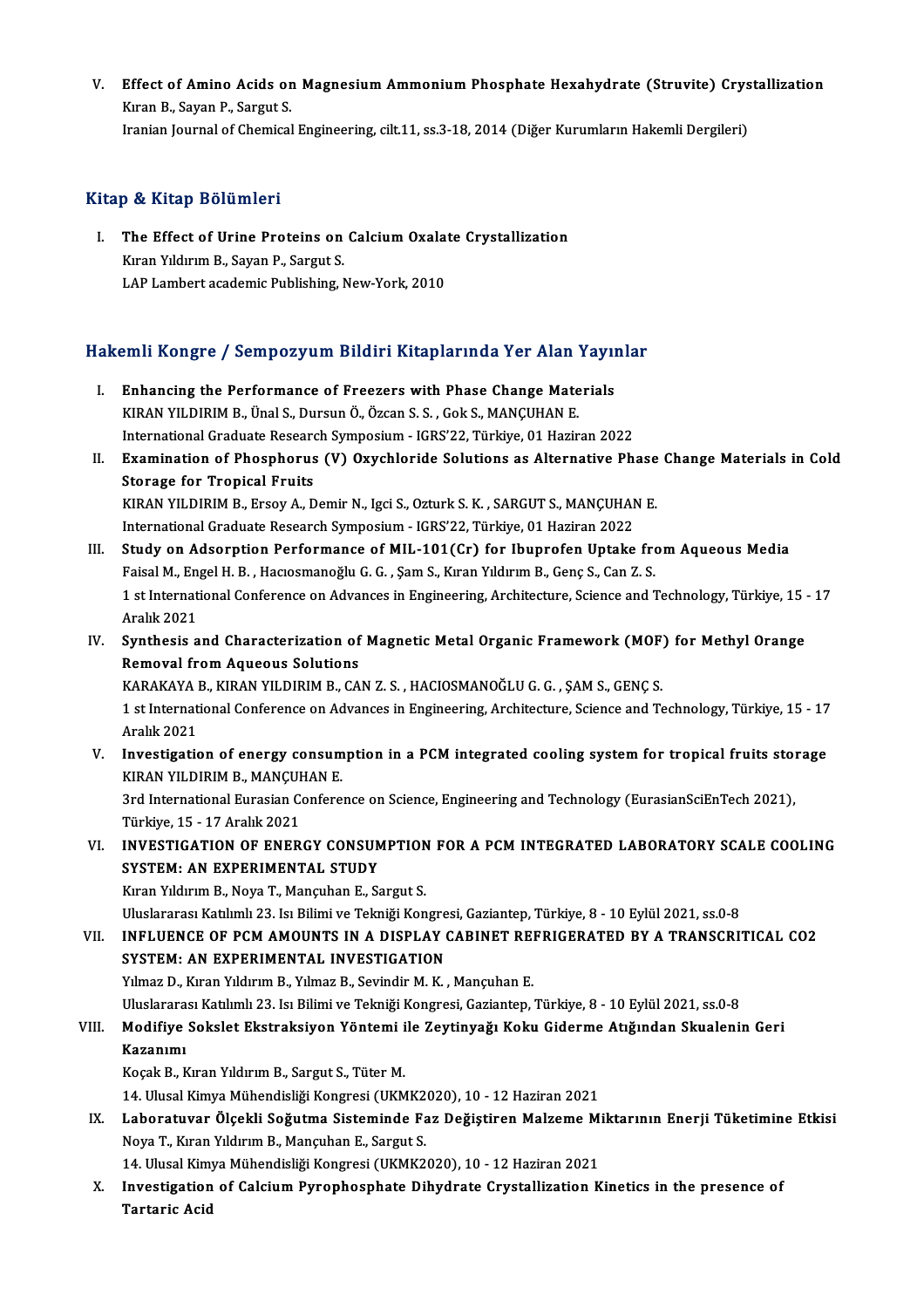GENÇASLAN A., KIRAN B., SARGUT S.

GENÇASLAN A., KIRAN B., SARGUT S.<br>International Eurasian Conference on BioTechnology and BioChemistry, 16 - 18 Aralık 2020<br>Effect of Citric Acid on the Caustallization Kinetics of Calcium Buranhosphate Dihu

- GENÇASLAN A., KIRAN B., SARGUT S.<br>International Eurasian Conference on BioTechnology and BioChemistry, 16 18 Aralık 2020<br>XI. Effect of Citric Acid on the Crystallization Kinetics of Calcium Pyrophosphate Dihydrate<br>Kusa V International Eurasian Conference on Bin<br>Effect of Citric Acid on the Crystalli<br>Kıran Yıldırım B., Gençaslan A., Sargut S.<br>Ath International Congress on Studies A. Effect of Citric Acid on the Crystallization Kinetics of Calcium Pyroph<br>Kıran Yıldırım B., Gençaslan A., Sargut S.<br>4th International Congress on Studies Academic Students, 19 - 20 Aralık 2020<br>Experimental and Theoratical A
	-
- Kıran Yıldırım B., Gençaslan A., Sargut S.<br>4th International Congress on Studies Academic Students, 19 20 Aralık 2020<br>XII. Experimental and Theoretical Analysis of a Refrigeration System With Phase Change Material (P 4th International Congress on Studies Academic Students, 19 - 20 Aralık 2020<br>Experimental and Theoretical Analysis of a Refrigeration System Wit<br>Integrated<br>Nova T., KIRAN B., MANÇUHAN E., SARGUT S. Experimental and Theoretical Analysis<br>Integrated<br>Noya T., KIRAN B., MANÇUHAN E., SARGUT S.<br>Eth International Conference on New Trands 6th International Conference on New Trends in Chemistry, 16 - 18 Ekim 2020 Noya T., KIRAN B., MANÇUHAN E., SARGUT S.<br>6th International Conference on New Trends in Chemistry, 16 - 18 Ekim 2020<br>XIII. Optimization of Drying Process for Green Bricks Using Response Surface Methodology<br>KIRAN B. MAN 6th International Conference on New<br>Optimization of Drying Process 1<br>KIRAN B., MANÇUHAN E., SARGUT S. Optimization of Drying Process for Green Bricks Using Response Suri<br>KIRAN B., MANÇUHAN E., SARGUT S.<br>6th International Conference on New Trends in Chemistry, 16 - 18 Ekim 2020<br>Jee Crystel Crewth in Suerose Solutions contai KIRAN B., MANÇUHAN E., SARGUT S.<br>6th International Conference on New Trends in Chemistry, 16 - 18 Ekim 202<br>XIV. Ice Crystal Growth in Sucrose Solutions containing @-Carrageenan<br>KIDAN B. CAUKEL V. 6th International Con<br>Ice Crystal Growth<br>KIRAN B., GAUKEL V.<br>PIWIC 2010: 26th Int Ice Crystal Growth in Sucrose Solutions containing <mark>@-Carrageenan</mark><br>KIRAN B., GAUKEL V.<br>BIWIC 2019: 26th International Workshop on Industrial Crystallization, 26 - 28 Ağustos 2019<br>Ice Crystal Crowth in Sucrose Solutions con KIRAN B., GAUKEL V.<br>BIWIC 2019: 26th International Workshop on Industrial Crystallization, 26 -<br>XV. Ice Crystal Growth in Sucrose Solutions containing k-Carrageenan<br>Kusa Viduum B. Gaukal V. BIWIC 2019: 26th Internati<br>Ice Crystal Growth in Su<br>Kıran Yıldırım B., Gaukel V.<br>26th International Werksh 26th International Workshop on Industrial Crystallian ing k-Carrageenan<br>Kuran Yıldırım B., Gaukel V.<br>26th International Workshop on Industrial Crystallization, Rayong, Tayland, 26 - 28 Ağustos 2019 Kıran Yıldırım B., Gaukel V.<br>26th International Workshop on Industrial Crystallization, Rayong, Tayland, 26 - 28 Ağustos 2019<br>XVI. Thermodynamic Models for Evaluation and Design Expert Assisted Mathematical Optimizatio 26th International Workshop on Industrial<br>Thermodynamic Models for Evaluation<br>Calcium Sulphate Dihydrate Solubility<br><sup>Lynon</sup> Vilduum B. Conseelan A. Songut S. Thermodynamic Models for Evaluat<br>Calcium Sulphate Dihydrate Solubil<br>Kıran Yıldırım B., Gençaslan A., Sargut S.<br>26th International Werkshop on Industi 21 **Calcium Sulphate Dihydrate Solubility<br>26th International Workshop on Industrial Crystallization, Rayong, Tayland, 26 - 28 Ağustos 2019**<br>26th International Workshop on Industrial Crystallization, Rayong, Tayland, 26 - 2 Kıran Yıldırım B., Gençaslan A., Sargut S.<br>26th International Workshop on Industrial Crystallization, Rayong, Tayland, 26 - 28 Ağustos 2019<br>XVII. Two Dimensional Population Balance Modelling of Calcium Pyrophosphate Di 26th International Workshop<br>Two Dimensional Populat<br>Presence of Amino Acids<br>Concaskan A. Kuan Yukuwun Two Dimensional Population Balan<br>Presence of Amino Acids<br>Gençaslan A., Kıran Yıldırım B., Sargut S.<br>26th International Werkshop on Industi Presence of Amino Acids<br>Gençaslan A., Kıran Yıldırım B., Sargut S.<br>26th International Workshop on Industrial Crystallization, Rayong, Tayland, 26 - 28 Ağustos 2019<br>Nugleation Kineties of Sodium Berberate in the Bresones of Gençaslan A., Kıran Yıldırım B., Sargut S.<br>26th International Workshop on Industrial Crystallization, Rayong, Tayland, 26 - 28 Ağustos 2019<br>XVIII. Nucleation Kinetics of Sodium Perborate in the Presence of Excess of Variou 26th International Workshop on Industrial Crystalliz<br>Nucleation Kinetics of Sodium Perborate in the<br>Kıran Yıldırım B., Gençaslan A., Sargut S., Yüksel G. Y.<br>26th International Werkshop on Industrial Crystallis Nucleation Kinetics of Sodium Perborate in the Presence of Excess of Various Reactant<br>Kıran Yıldırım B., Gençaslan A., Sargut S., Yüksel G. Y.<br>26th International Workshop on Industrial Crystallization, Rayong, Tayland, 26 Kıran Yıldırım B., Gençaslan A., Sargut S., Yüksel G. Y.<br>26th International Workshop on Industrial Crystallization, Rayong, Tayland, 26 - 28 Ağ<br>XIX. Crystallization of Calcium Sulphate Dihydrate in the Presence of Lactic A 26th International Workshop on Indust<br>Crystallization of Calcium Sulphate<br>Gençaslan A., Kıran Yıldırım B., Sargut S.<br>26th International Werkshop on Indust Crystallization of Calcium Sulphate Dihydrate in the Presence of Lactic Acid<br>Gençaslan A., Kıran Yıldırım B., Sargut S.<br>26th International Workshop on Industrial Crystallization, Rayong, Tayland, 26 - 28 Ağustos 2019<br>Farkl Gençaslan A., Kıran Yıldırım B., Sargut S.<br>26th International Workshop on Industrial Crystallization, Rayong, Tayland, 26 - 28 Ağustos 2019<br>XX. Farklı Soğutucu Akışkanların Kullanıldığı Kanatlı Borulu Bir Evaporatörün Ma 26th International Workshop on Industrial Crysta<br>Farklı Soğutucu Akışkanların Kullanıldığı Ka<br>Mançuhan E., Mutlu T., Kıran Yıldırım B., Sargut S.<br>20 Hlugal Kimua Kongnesi Carimagues Kıbus (K Farklı Soğutucu Akışkanların Kullanıldığı Kanatlı Borulu Bir Evaporatörün<br>Mançuhan E., Mutlu T., Kıran Yıldırım B., Sargut S.<br>30. Ulusal Kimya Kongresi, Gazimagusa, Kıbrıs (Kktc), 5 - 08 Kasım 2018, ss.170-171<br>Diamonuum Hi Mançuhan E., Mutlu T., Kıran Yıldırım B., Sargut S.<br>30. Ulusal Kimya Kongresi, Gazimagusa, Kıbrıs (Kktc), 5 - 08 Kasım 2018, ss.170-171<br>XXI. Diamonyum Hidrojen Fosfatın Akışkan Yataklı Kristalizörde Büyüme ve Çözünme H 30. Ulusal Kimya Kongresi, Gazimagusa, Kıbrıs (Kktc), 5 - 08 Kasım 2018, ss.170-171 Kıran Yıldırım B., Kıran Yıldırım B., Sargut S. 30.UlusalKimyaKongresi,Gazimagusa,Kıbrıs (Kktc),5 -08Kasım2018, ss.69 Kıran Yıldırım B., Kıran Yıldırım B., Sargut S.<br>30. Ulusal Kimya Kongresi, Gazimagusa, Kıbrıs (Kktc), 5 - 08 Kasım 2018, ss.69<br>XXII. Pentanoik ve Bütirik Asitler Varlığında Kalsiyum Laktatın Metastabil Bölge Genişliğin Yaklaşımlarla İncelenmesi Pentanoik ve Bütirik Asitler Varlığı<br>Yaklaşımlarla İncelenmesi<br>Kıran Yıldırım B., Gençaslan A., Sargut S.<br>20 Hlucel Kimus Kongresi Cerimegues 30. Ulusal Kimya Kongresi, Gazimagusa, Kıbrıs (Kktc), 5 - 08 Kasım 2018, ss.67 Kıran Yıldırım B., Gençaslan A., Sargut S.<br>30. Ulusal Kimya Kongresi, Gazimagusa, Kıbrıs (Kktc), 5 - 08 Kasım 2018, ss.67<br>XXIII. Influence of Agglomeration and Brekage of Alanine and Aspargine on Calcium Pyrophosphate<br>Diby 30. Ulusal Kimya Kongresi, (<br>Influence of Agglomerat<br>Dihyrate Crystallization<br>Congaslan A. Kusa Yılduum Influence of Agglomeration and Bre<br>Dihyrate Crystallization<br>Gençaslan A., Kıran Yıldırım B., Sargut S.<br>Siyth Euroneen Conference on Crystal C Dihyrate Crystallization<br>Gençaslan A., Kıran Yıldırım B., Sargut S.<br>Sixth European Conference on Crystal Growth , Varna, Bulgaristan, 16 - 20 Eylül 2018, ss.2<br>Metastabla Zana Width of Sodium Barbarat in the Presence of Ani Gençaslan A., Kıran Yıldırım B., Sargut S.<br>Sixth European Conference on Crystal Growth , Varna, Bulgaristan, 16 - 20 Eylül 2018, ss.2<br>XXIV. Metastable Zone Width of Sodium Perborat in the Presence of Anionic Polyelectrolyt Sixth European Conference on Crystal Growth , Varna, Bulgarist<br>Metastable Zone Width of Sodium Perborat in the Preser<br>Kıran Yıldırım B., Gençaslan A., Sargut S., Yüksel G. Y. , Bulutçu N.<br>Siyth European Conference on Cryst Metastable Zone Width of Sodium Perborat in the Presence of Anionic Polyelectrolytes<br>Kıran Yıldırım B., Gençaslan A., Sargut S., Yüksel G. Y. , Bulutçu N.<br>Sixth European Conference on Crystal Growth , Varna, Bulgaristan, 1 XXV. The Growth and Dissolution of Sodium Perborate Tetrahydrate in the Presence of Silica in a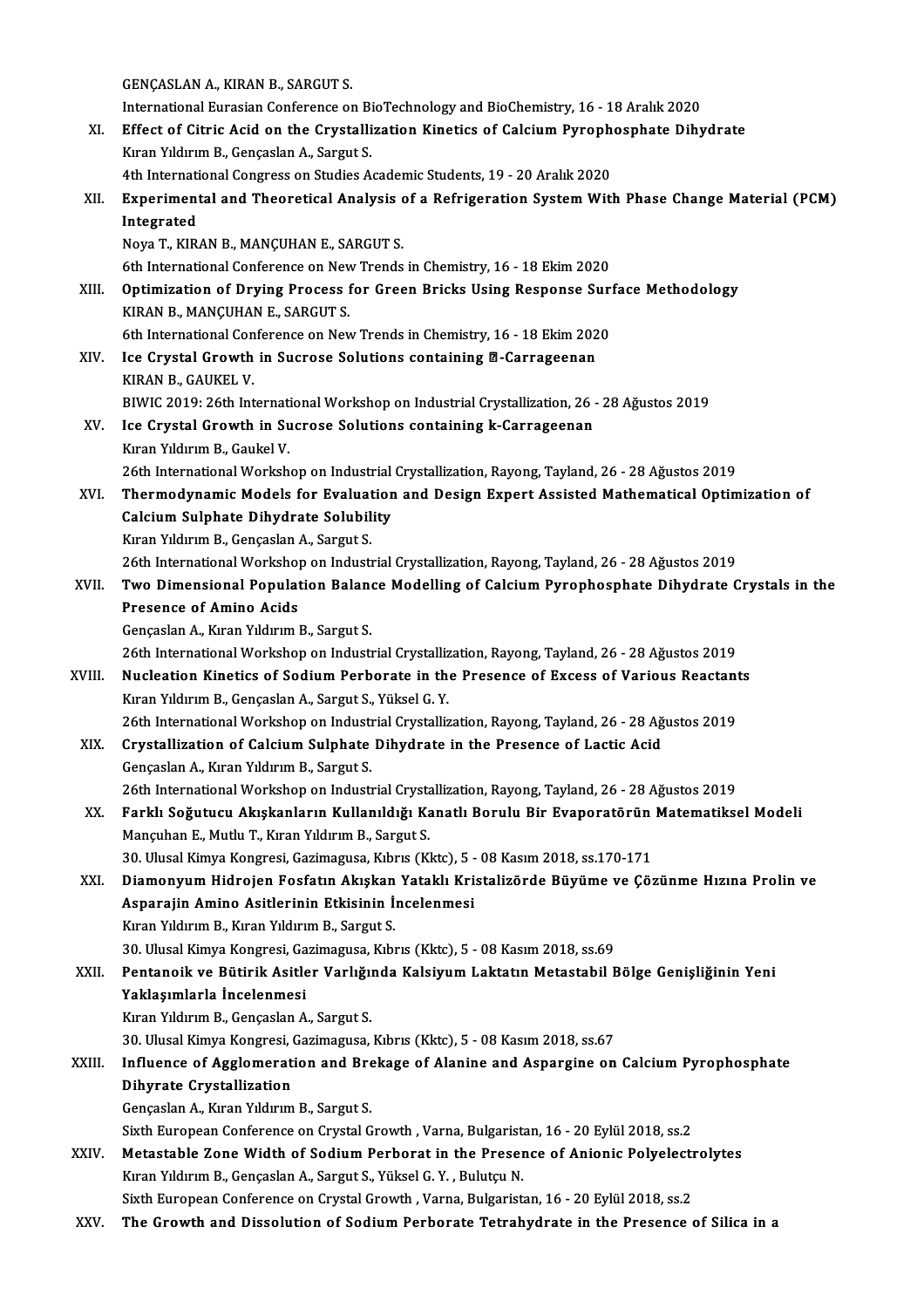|               | <b>Fluidized Bed Crystallizer</b>                                                                                                |
|---------------|----------------------------------------------------------------------------------------------------------------------------------|
|               | Gençaslan A., Kıran Yıldırım B., Orhan D., Sargut S.                                                                             |
|               | Sixth European Conference on Crystal Growth , Varna, Bulgaristan, 16 - 20 Eylül 2018, ss.13                                      |
| XXVI.         | Calcium Lactate Pentahydrate Crystallization in the Presence of Pentanoic Acid                                                   |
|               | Kıran Yıldırım B., Sargut S., Sayan P.                                                                                           |
|               | 24th International Workshop on Industrial Crystallization, Dortmund, Almanya, 29 - 31 Ağustos 2017, ss.148-153                   |
| XXVII.        | Effect of L-Methionine and D-Threonine Amino Acids on Crystallization of Calcium Lactate                                         |
|               | Pentahydrate                                                                                                                     |
|               | Kıran Yıldırım B., Sargut S., Sayan P.                                                                                           |
|               | 24th International Workshop on Industrial Crystallization, Dortmund, Almanya, 29 - 31 Ağustos 2017, ss.142-147                   |
| <b>XXVIII</b> | Kalsiyum Laktat Kristalizasyonunun Esansiyel Amino Asitler Varlığında İncelenmesi                                                |
|               | Kıran Yıldırım B., Sargut S., Sayan P.                                                                                           |
|               | XII. Ulusal Kimya Mühendisliği Kongresi, İzmir, Türkiye, 23 - 26 Ağustos 2016                                                    |
| XXIX.         | Kalsiyum Laktatın Kristalizayonunun Yağ Asiti Varlığında İncelenmesi                                                             |
|               | Kıran Yıldırım B., Sargut S., Sayan P.                                                                                           |
|               | XII. Ulusal Kimya Mühendisliği Kongresi, İzmir, Türkiye, 23 - 26 Ağustos 2016                                                    |
| XXX.          | Esansiyel Amino Asitler Varlığında Kalsiyum Laktatın Metastabil Bölge Genişliğinin İncelenmesi                                   |
|               | Kıran Yıldırım B., Sayan P., Sargut S.                                                                                           |
|               | 11. Ulusal Kimya Mühendisliği Kongresi, Eskişehir, Türkiye, 2 - 05 Eylül 2014, ss.606-607                                        |
| <b>XXXI</b>   | Kalsiyum Laktatın Metastabil Bölge Genişliği Üzerine Yağ Asitleri Etkisinin İncelenmesi                                          |
|               | Kıran Yıldırım B., Sargut S., Sayan P.                                                                                           |
|               | 11. Ulusal Kimya Mühendisliği Kongresi, Eskişehir, Türkiye, 2 - 05 Eylül 2014, ss.618-619                                        |
| XXXII.        | Kalsiyum laktatın büyüme kinetiğinin amino asitler varlığında incelenmesi                                                        |
|               | Kıran Yıldırım B., Özkan M., Aykul H., Sargut S.                                                                                 |
|               | 2. Ulusal Kimya Mühendisliği Öğrenci Kongresi, Ankara, Türkiye, 4 - 06 Mayıs 2013, ss.85-87                                      |
| XXXIII.       | Amino asitlerin kalsiyum laktatın metastabil bölge genişliğine etkisinin incelenmesi<br>Kıran Yıldırım B., Işık T., Korkut A. S. |
|               | 2. Ulusal Kimya Mühendisliği Öğrenci Kongresi, Ankara, Türkiye, 4 - 06 Mayıs 2013, ss.75-77                                      |
| <b>XXXIV</b>  | Effect of Amino Acids on Magnesium Ammonium Phosphate Hexahydrate (Struvite) Crystallization                                     |
|               | Sayan P., Sargut S., Kıran B.                                                                                                    |
|               | 18th International Workshop on Industrial Crystallization, Rotterdam, Hollanda, 7 - 09 Eylül 2011, ss.182-187                    |
| XXXV.         | Reactive Crystallization of Gypsum in the Presence of Polyelectrolytes                                                           |
|               | Sayan P., Sargut S., Kıran B.                                                                                                    |
|               | 18th International Workshop on Industrial Crystallization, Rotterdam, Hollanda, 7 - 09 Eylül 2011, ss.164-169                    |
| XXXVI.        | Physical and Chemical Characterization of precipitated Magnesium Silicate from Rice Hull ash Silica                              |
|               | Sayan P., Sargut S., Yücel S., Kıran B.                                                                                          |
|               | 17th International Workshop on Industrial Crystallization, Halle, Almanya, 8 - 10 Eylül 2010, ss.295-299                         |
| XXXVII.       | Jipsin çeşitli yüzey aktif maddeler varlığında filtrasyon karakteristiğinin incelenmesi                                          |
|               | Kıran Yıldırım B., Sargut S., Sayan P.                                                                                           |
|               | IX. Ulusal Kimya Mühendisliği Kongresi, Ankara, Türkiye, 22 - 25 Haziran 2010, ss.527-528                                        |
| XXXVIII.      | Gypsum Crystallization in the Presence of Cr(III) and Citric Acid                                                                |
|               | Sargut S., Sayan P., Kıran B.                                                                                                    |
|               | 16th International Workshop on Industrial Crystallization, Lappeenranta, Finlandiya, 9 - 11 Eylül 2009, ss.287-293               |
| <b>XXXIX</b>  | Effect of Ultrasound on the Crystallization of Potassium Dihydrogen Phosphate                                                    |
|               | Sayan P., Sargut S., Kıran B.                                                                                                    |
|               | 16th International Workshop on Industrial Crystallization , Lappeenranta, Finlandiya, 9 - 11 Eylül 2009, ss.264-271              |
| XL.           | Solubility and Phase Stability of the Needle-Like Lysozyme Chloride Crystals                                                     |
|               | Aldabaibeh N., Kıran B., Jones M. J., Myerson A. S., Ulrich J.                                                                   |
|               | 17th International Symposium on Industrial Crystallization, Maastricht, Hollanda, 14 - 17 Eylül 2008, ss.1959-1968               |
| XLI.          | Kalsiyum Sülfat Dihidratın Hidroklorik Asit Çözeltilerindeki Çözünürlüğünün İncelenmesi                                          |
|               | Kıran B., Sargut S., Sayan P., Tunçberk S.                                                                                       |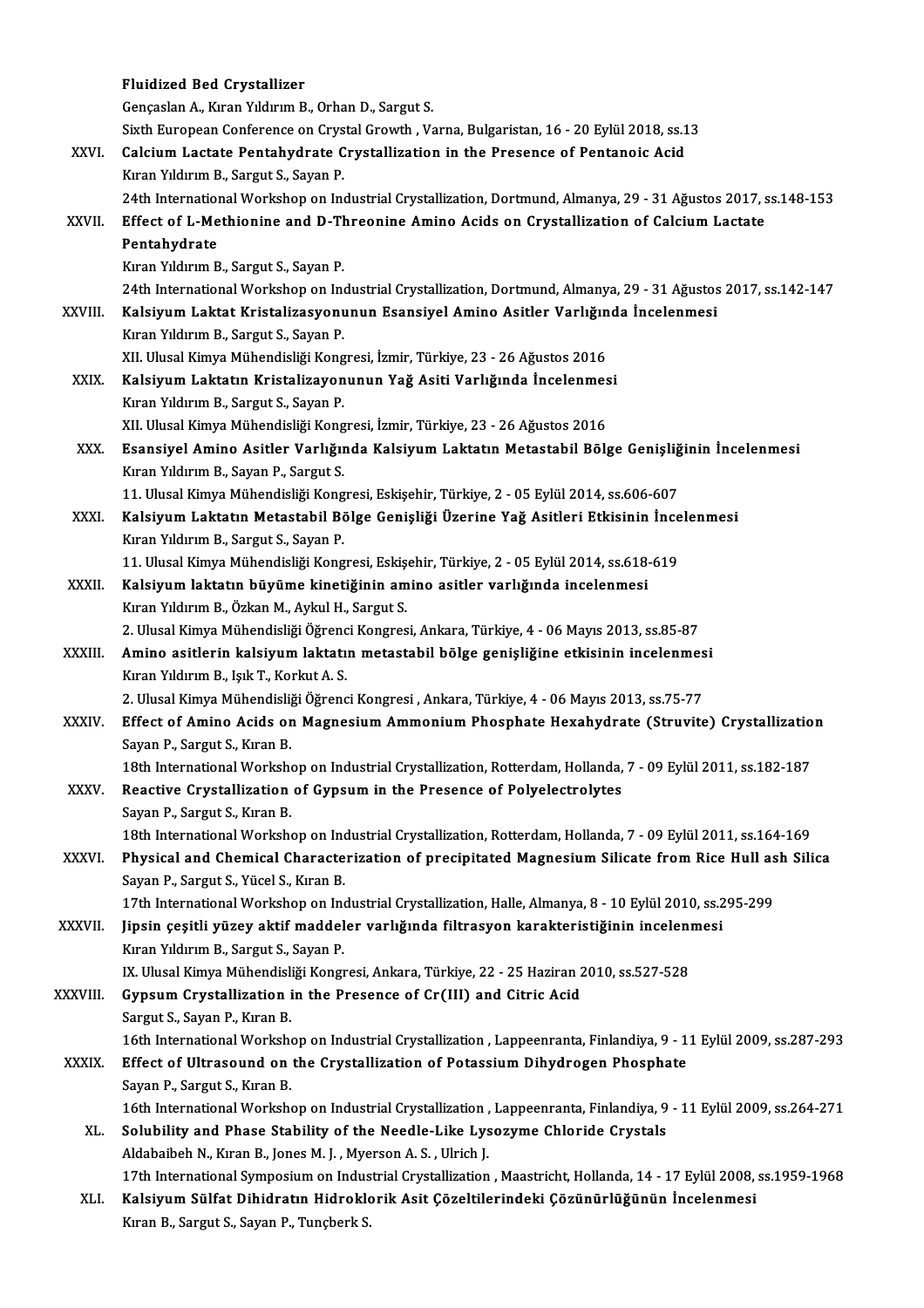VIII. Ulusal Kimya Mühendisliği Kongresi, Malatya, Türkiye, 26 - 28 Ağustos 2008, ss.403-404<br>Cinke Bonat Kristalirasyonunun İnselenmesi

VIII. Ulusal Kimya Mühendisliği Kongresi, Malatya,<br>XLII. Çinko Borat Kristalizasyonunun İncelenmesi<br>Kusa B. Savan B. Savayt S. Almyar Z. VIII. Ulusal Kimya Mühendisliği Kongre<br>**Çinko Borat Kristalizasyonunun İn**<br>Kıran B., Sayan P., Sargut S., Akpınar Z.<br>VIII. Ulusal Kimya Mühandialiği Kongre Çinko Borat Kristalizasyonunun İncelenmesi<br>Kıran B., Sayan P., Sargut S., Akpınar Z.<br>VIII. Ulusal Kimya Mühendisliği Kongresi, Malatya, Türkiye, 26 - 29 Ağustos 2008, ss.491-492<br>Bor Turlarının Kristal Sartliklarine Safarak Kıran B., Sayan P., Sargut S., Akpınar Z.<br>1980: VIII. Ulusal Kimya Mühendisliği Kongresi, Malatya, Türkiye, 26<br>26 XLIII. Bor Tuzlarının Kristal Sertliklerine Safsızlıkların Etkisi

VIII. Ulusal Kimya<br><mark>Bor Tuzlarının</mark> 1<br>Kıran B., Sayan P.<br><sup>VII. Hlusal Kimya.</sup> Bor Tuzlarının Kristal Sertliklerine Safsızlıkların Etkisi<br>Kıran B., Sayan P.<br>VII. Ulusal Kimya Mühendisliği Kongresi, Eskişehir, Türkiye, 5 - 08 Eylül 2006, ss.1-6

## Desteklenen Projeler

Desteklenen Projeler<br>Kıran Yıldırım B., Yükseköğretim Kurumları Destekli Proje, Yeniden Kristalizasyon Aktif Maddeleri İçeren Sükroz<br>Gözeltilerinde Bur Kristallerinin Büyümesi, 2019, 2020 Cossesiteiren i rejeter<br>Kıran Yıldırım B., Yükseköğretim Kurumları Destekli Proj<br>Çözeltilerinde Buz Kristallerinin Büyümesi, 2019 - 2020<br>Caultel V., Karbatein H., TüpiTAK Projeci, Investigation e Kıran Yıldırım B., Yükseköğretim Kurumları Destekli Proje, Yeniden Kristalizasyon Aktif Maddeleri İçeren Sükroz<br>Çözeltilerinde Buz Kristallerinin Büyümesi, 2019 - 2020<br>Gaukel V., Karbstein H., TÜBİTAK Projesi, Investigatio

Çözeltilerinde Buz Kristallerinin Büyümesi, 2019 - 2020<br>Gaukel V., Karbstein H., TÜBİTAK Projesi, Investigation of Crystallization and Re<br>Presence of Kappa (k) Carrageenan and Antifreeze Glycoprotein, 2019 - 2019<br>Kusa Vild Gaukel V., Karbstein H., TÜBİTAK Projesi, Investigation of Crystallization and Recrystallization of Ice Crystals in the<br>Presence of Kappa (k) Carrageenan and Antifreeze Glycoprotein, 2019 - 2019<br>Kıran Yıldırım B., Yükseköğ

Presence of Kappa (k) Carrageenan and Antifreeze Glycoprotein, 2019 - 2019<br>Kıran Yıldırım B., Yükseköğretim Kurumları Destekli Proje, Anyonik Polielektrotlar Varlığında Sodyum Perboratın<br>Metastabil Bölge Genişliği, 2018 - Kıran Yıldırım B., Yükseköğretim Kurumları Destekli Proje, Anyonik Polielektrotlar Varlığında Sodyum Perboratın<br>Metastabil Bölge Genişliği, 2018 - 2019<br>Kıran Yıldırım B., Yükseköğretim Kurumları Destekli Proje, L-Metiyonin

Metastabil Bölge Genişliği, 2018 - 2019<br>Kıran Yıldırım B., Yükseköğretim Kurumları Destek<br>Pentahidrat Kristalizasyonuna Etkisi, 2017 - 2018<br>Sayan B. Sangut S. Kuran Yıldınım B. Yükseköğretir Kıran Yıldırım B., Yükseköğretim Kurumları Destekli Proje, L-Metiyonin ve D-Treonin Amino Asitlerinin Kalsiyum Lakt<br>Pentahidrat Kristalizasyonuna Etkisi, 2017 - 2018<br>Sayan P., Sargut S., Kıran Yıldırım B., Yükseköğretim Ku

Pentahidrat Kristalizasyonuna Etkisi, 2017 - 2018<br>Sayan P., Sargut S., Kıran Yıldırım B., Yükseköğretim Kurumları Destekli Proje, Amino asitler ve Yağ asitleri Varlığında<br>Kalsiyum Laktatın Kristalizasyon Kinetiğinin İncele Sayan P., Sargut S., Kıran Yıldırım B., Yükseköğretim Kurumları Destekli Proje, Amino asitler ve Yağ asitle<br>Kalsiyum Laktatın Kristalizasyon Kinetiğinin İncelenmesi, 2011 - 2014<br>Özveri R. G. , Aris M., Kıran Yıldırım B., K

Kalsiyum Laktatın Kristalizasyon Kinetiğinin İr<br>Özveri R. G. , Aris M., Kıran Yıldırım B., Kıran B<br>Kristalizasyonunun İncelenmesi, 2012 - 2013<br>Manguban E. Savan B. Sargut S. Alpman E. Kı Özveri R. G. , Aris M., Kıran Yıldırım B., Kıran B., Sargut S., TÜBİTAK Projesi, Kalsiyum Pirofosfat Dihidrat<br>Kristalizasyonunun İncelenmesi, 2012 - 2013<br>Mançuhan E., Sayan P., Sargut S., Alpman E., Kıran B., Yükseköğretim

Kristalizasyonunun İncelenmesi, 2012 - 2013<br>Mançuhan E., Sayan P., Sargut S., Alpman E., Kıran B., Yükseköğr<br>Proseslerinde Optimum Koşulların Modellenmesi, 2010 - 2013<br>Sayan B. Sargut S. Yücel S. Kıran B. Yükseköğretim Kur Mançuhan E., Sayan P., Sargut S., Alpman E., Kıran B., Yükseköğretim Kurumları Destekli Proje, Yaş Tuğla Kurutma<br>Proseslerinde Optimum Koşulların Modellenmesi, 2010 - 2013<br>Sayan P., Sargut S., Yücel S., Kıran B., Yükseköğr

Proseslerinde Optimum Koşulların Modellenmesi, 2010 - 2013<br>Sayan P., Sargut S., Yücel S., Kıran B., Yükseköğretim Kurumları Des<br>Silikat Üretimi Ve Filtre Yapımında Değerlendirilmesi, 2010 - 2012<br>Sayan B. Sargut S. Kuran B. Sayan P., Sargut S., Yücel S., Kıran B., Yükseköğretim Kurumları Destekli Proje, Tahıl İşleme Atıklarından Magnezy<br>Silikat Üretimi Ve Filtre Yapımında Değerlendirilmesi, 2010 - 2012<br>Sayan P., Sargut S., Kıran B., Yükseköğr

Silikat Üretimi Ve Filtre Yapımında Değerlendirilmesi, 2010 - 2012<br>Sayan P., Sargut S., Kıran B., Yükseköğretim Kurumları Destekli Proje, Kalsiyum Oksalat Kristalizasyonuna Üriner<br>Proteinlerin Etkisinin İncelenmesi. 2008 -

## Bilimsel Dergilerdeki Faaliyetler

International journal of advances in engineering and pure sciences (Online), Yardımcı Editör, 2021 - Devam Ediyor

## Bilimsel Hakemlikler

Bilimsel Hakemlikler<br>INTERNATİONAL JOURNAL OF THERMODYNAMİCS, Hakemli Bilimsel Dergi, Aralık 2021<br>Kanva Mühandislik Bilimleri Dergisi, Diğer Dergiler, Aralık 2021 BIHIHDOI TIAROMININOI<br>INTERNATİONAL JOURNAL OF THERMODYNAMİCS, Hakemli Bilir<br>Konya Mühendislik Bilimleri Dergisi, Diğer Dergiler, Aralık 2021<br>INTERNATİONAL JOURNAL OF THERMODYNAMİCS, Hakemli Bilir INTERNATİONAL JOURNAL OF THERMODYNAMİCS, Hakemli Bilimsel Dergi, Aralık 2021<br>Konya Mühendislik Bilimleri Dergisi, Diğer Dergiler, Aralık 2021<br>INTERNATİONAL JOURNAL OF THERMODYNAMİCS, Hakemli Bilimsel Dergi, Ekim 2021<br>22 Jo Konya Mühendislik Bilimleri Dergisi, Diğer Dergiler, Aralık 2021<br>INTERNATİONAL JOURNAL OF THERMODYNAMİCS, Hakemli Bilimsel Dergi, Ekim 202<br>23. Isı Bilimi ve Tekniği Kongresi (ULIBTK 2021), Bildiri (Tam Metin), Temmuz 2021<br> INTERNATİONAL JOURNAL OF THERMODYNAMİCS, Hakemli Bilimsel Dergi, Ekim 202<br>23. Isı Bilimi ve Tekniği Kongresi (ULIBTK 2021), Bildiri (Tam Metin), Temmuz 2021<br>23. Isı Bilimi ve Tekniği Kongresi (ULIBTK 2021), Bildiri (Tam Me 23. Isı Bilimi ve Tekniği Kongresi (ULIBTK 2021), Bildiri (Tam Metin), Temmuz<br>23. Isı Bilimi ve Tekniği Kongresi (ULIBTK 2021), Bildiri (Tam Metin), Temmuz<br>Chemical Engineering Communications, SCI-E Kapsamındaki Dergi, Şub 23. Isı Bilimi ve Tekniği Kongresi (ULIBTK 2021), Bildiri (Tam Metin), Temmuz 2021<br>Chemical Engineering Communications, SCI-E Kapsamındaki Dergi, Şubat 2021<br>CHEMICAL ENGINEERING COMMUNICATIONS, SCI Kapsamındaki Dergi, Nisa CHEMICAL ENGINEERING COMMUNICATIONS, SCI Kapsamındaki Dergi, Nisan 2020<br>Etkinlik Organizasyonlarındaki Görevler

Kıran B., 2. Ulusal Kimya Mühendisliği Öğrenci Kongresi , Bilimsel Kongre / Sempozyum Organizasyonu, Ankara, Türkiye, Mayıs 2013